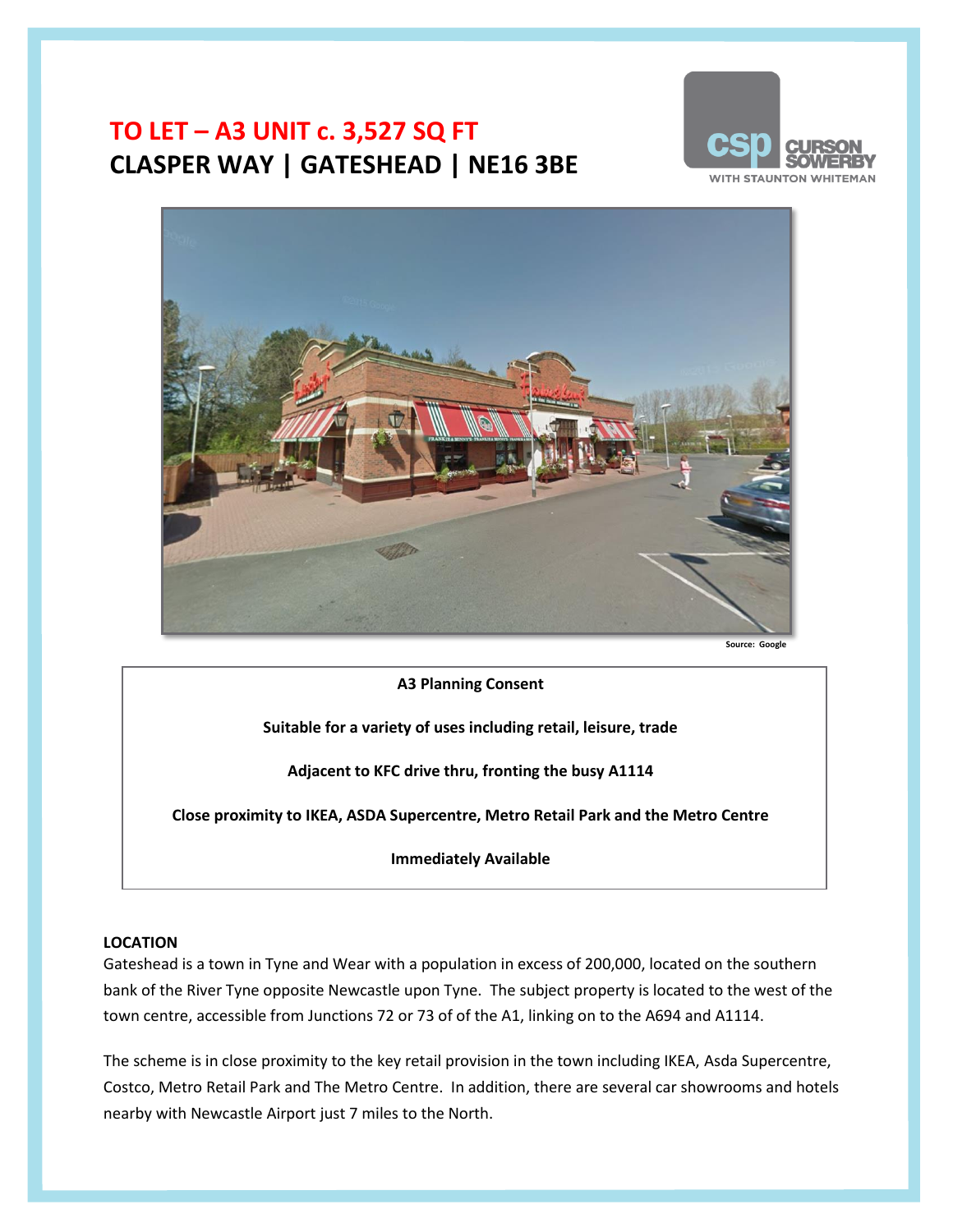# **TO LET – A3 UNIT c. 3,527 SQ FT CLASPER WAY | GATESHEAD | NE16 3BE**





### **DESCRIPTION**

The property is a standalone unit formerly occupied by Frankie and Bennys with approximately 22 dedicated car parking spaces. There is potential to split the property or reconfigure for other uses (subject to planning).

### **TENURE**

The property is available to let on a new lease on full repairing and insuring terms.

### **RENT**

Available on request.

### **ACCOMMODATION**

The property comprises approximately 3,527 sq ft (GIA).

### **PLANNING**

We are advised that the unit benefits from Class A3 of the town and country planning (use classes) order 1987. The property is potentially suitable for other uses, subject to planning.